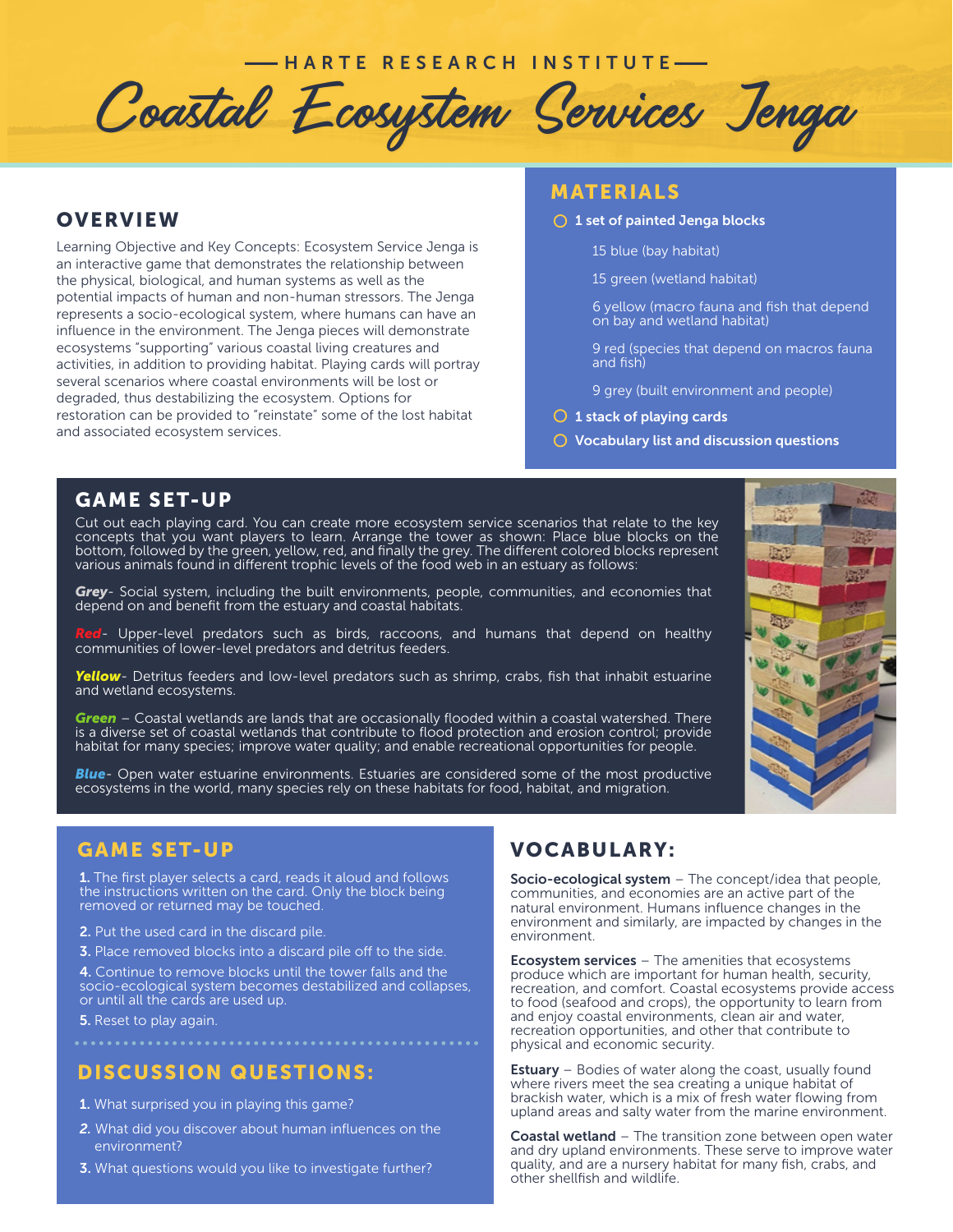Coastal Ecosystem Services Jenga HARTE RESEARCH INSTITUTE

Climate change has resulted in changes to water flow into the bay, increasing bay temperature, which makes the water saltier and more acidic. These changes in water quality affect the shelled organisms such as oysters and crabs.

Coastal Ecosystem Services Jenga HARTE RESEARCH INSTITUTE

During a rainstorm, excess fertilizer used on lawns, farms, and golf courses run off into the estuary. The fertilizer creates an algal bloom in the estuary. As the algae die, they use up oxygen at the bottom of the estuary needed by many benthic animals (such as shrimp and crabs).

Remove 1 *Blue* block and one *Yellow* block

Remove 1 *Blue* block and one *Yellow* block

Coastal Ecosystem Services Jenga HARTE RESEARCH INSTITUTE

A large tropical storm has swept through the area. In addition to flooding roads and some homes, the storm waves and high tide have eroded some of the coastal wetlands.

Coastal Ecosystem Services Jenga HARTE RESEARCH INSTITUTE

A group of school kids put on a play for the entire school and community about how climate change affects the local estuary's health and how, by reducing the use of fossil fuels (oil, coal, and gas), people can slow or stop the impacts of climate change.

Remove 1 *Green* block and one *Grey* block

Add 1 block of any color

Coastal Ecosystem Services Jenga HARTE RESEARCH INSTITUTE

A high marsh was cleared to build new homes along the estuary. After a rainstorm, sediments from the land now flow into the water, preventing sunlight from penetrating the water. Submerged aquatic vegetation (sea grasses) are unable to grow.

Coastal Ecosystem Services Jenga HARTE RESEARCH INSTITUTE

Sea level rise is creating continuous floods in the estuary that kill off plants in parts of the salt marsh where many small fish and shrimp sought refuge and a place to reproduce.

Remove 1 *Green* block and one *Blue* block

Remove 1 *Blue* block and one *Yellow* block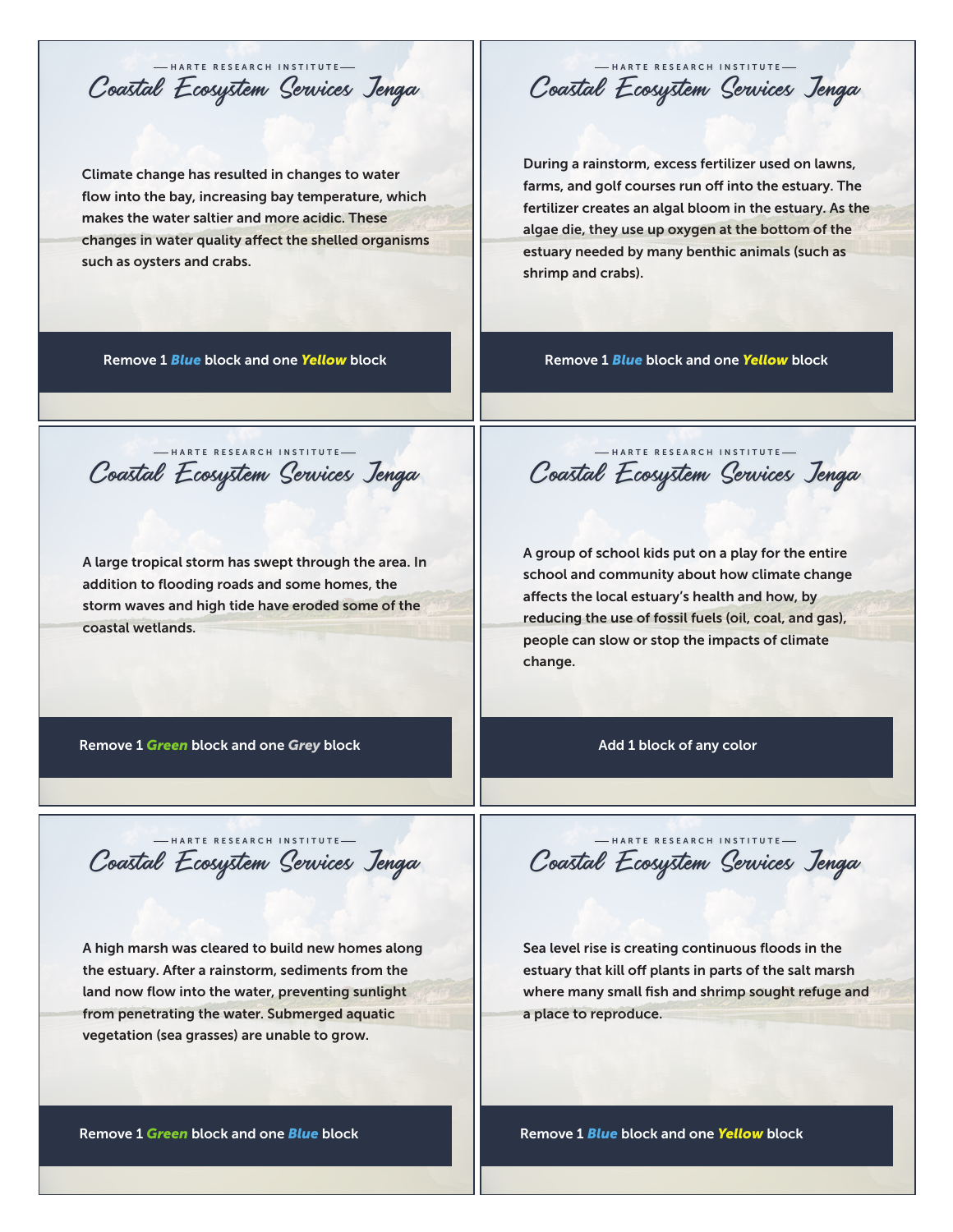Coastal Ecosystem Services Jenga HARTE RESEARCH INSTITUTE

Salt marshes provide essential habitat for wildlife in an estuary. They are great absorbers of carbon dioxide and can protect areas from flooding and sea level rise. The community decides to restore 200 acres of a salt marsh in the estuary.

Add 1 block of any color

Remove 1 of each – *Blue*, *Green*, *Yellow*, *Red* and *Grey*.

A large ship created an oil spill in the estuary!

each color.

Starting with the lower level Remove one block of

Coastal Ecosystem Services Jenga HARTE RESEARCH INSTITUTE

Coastal Ecosystem Services Jenga HARTE RESEARCH INSTITUTE

A ship from another country enters the estuary and empties its ballast water that contains an invasive crab species. The invasive crab competes with other native crabs and fish for resources, such as food and hiding places.

Coastal Ecosystem Services Jenga HARTE RESEARCH INSTITUTE

Local restaurants partner with a local university to restore oyster reefs by recycling oyster shells. The oyster shells are used to build new reef structure for oyster spat to settle and grow intro a new oyster reef. The increase in oysters in the bay improves water quality.

Remove 1 *Yellow* block

Add 1 *Blue* block and one *Yellow* block

Coastal Ecosystem Services Jenga HARTE RESEARCH INSTITUTE

Changes to rain patterns and increase water use upstream have decreased the flow of freshwater down the river and into the estuary. Saltier water affects the food availability for migrating birds.

Coastal Ecosystem Services Jenga HARTE RESEARCH INSTITUTE

With a changing climate, water temperatures are reaching extreme highs that are killing off sea grasses, which are a primary breeding ground for crabs. This causes the crab population to decline.

Remove 1 *Yellow* block and one *Red* block

Remove 1 *Yellow* block